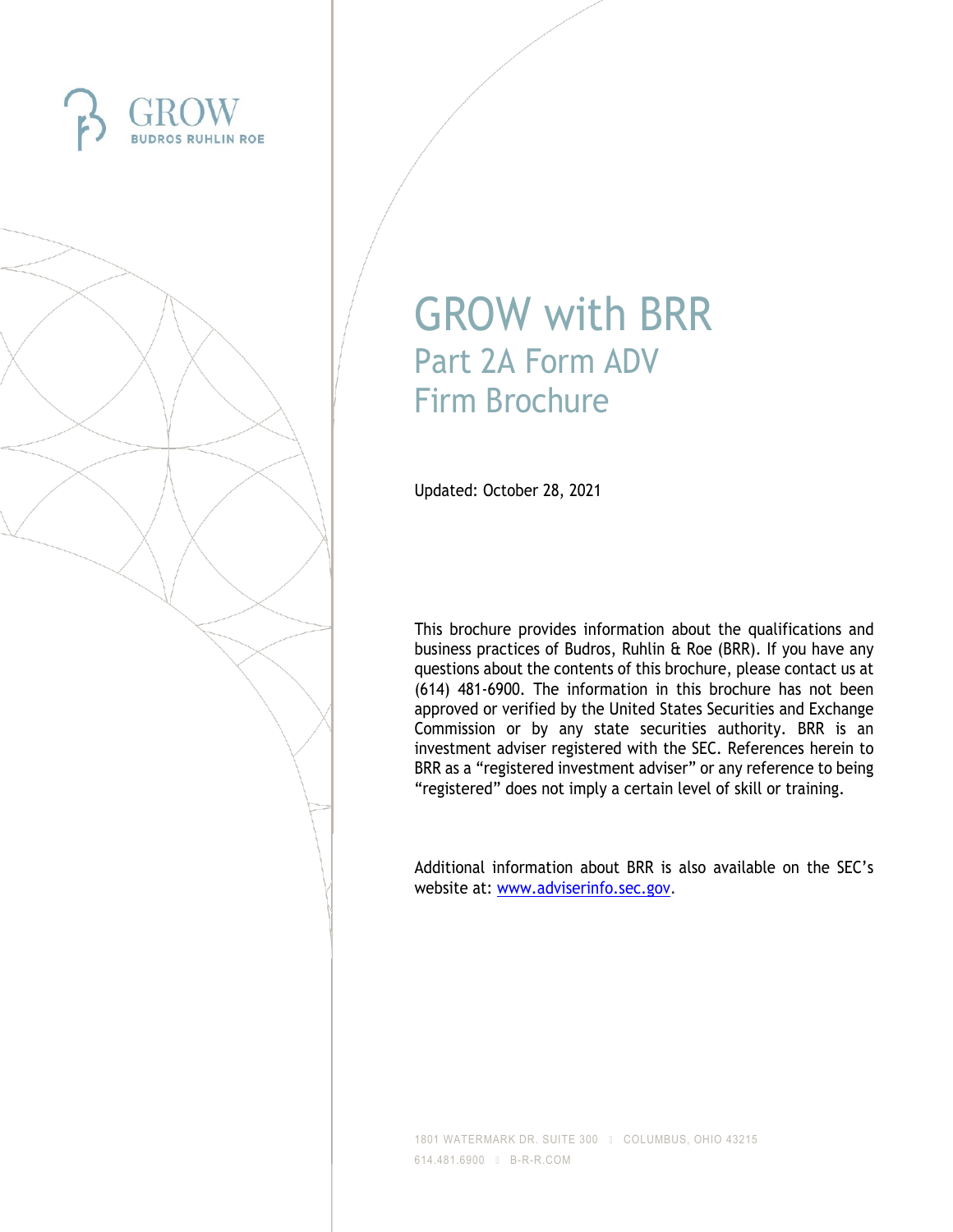

# **Material Changes**

Since the last Annual Amendment of this Disclosure Brochure in March, 2021, there have been the following material changes:

- Item 4 (Advisory Business) has been revised relative to ownership of BRR. On October 1, 2021 CI Financial Corp., ("CI") (TSX: CIX; NYSE: CIXX) through its wholly-owned subsidiary of CI US Holding Inc. completed its acquisition of Budros, Ruhlin & Roe, Inc. BRR is now a wholly owned subsidiary of CI.
- Item 10 ( Other Financial Industry Activities and Affiliations) has been amended to include the following: As a subsidiary of CI, BRR has many affiliated financial entities regulated by domestic and foreign regulators. However, no potential or actual conflicts of interest currently exist related to the advisory services provided to BRR clients.
- Item 12 (Brokerage Practices) has been revised regarding being independently owned and operated along with adding detail related to our affiliation with CI.

BRR's last annual update to Part 2A of Form ADV was made on March 30, 2020. Since that last annual amendment filing, our Brochure has been updated as follows:

- At Item 4 to increase and enhance disclosures related to limitations of BRR's financial planning services
- At Item 13 to increase and enhance disclosures related to eMoney Advisor platform

## **Table of Contents**

| Item 11: Code of Ethics, Participation or Interest in Client Transactions & Personal Trading  6 |  |
|-------------------------------------------------------------------------------------------------|--|
|                                                                                                 |  |
|                                                                                                 |  |
|                                                                                                 |  |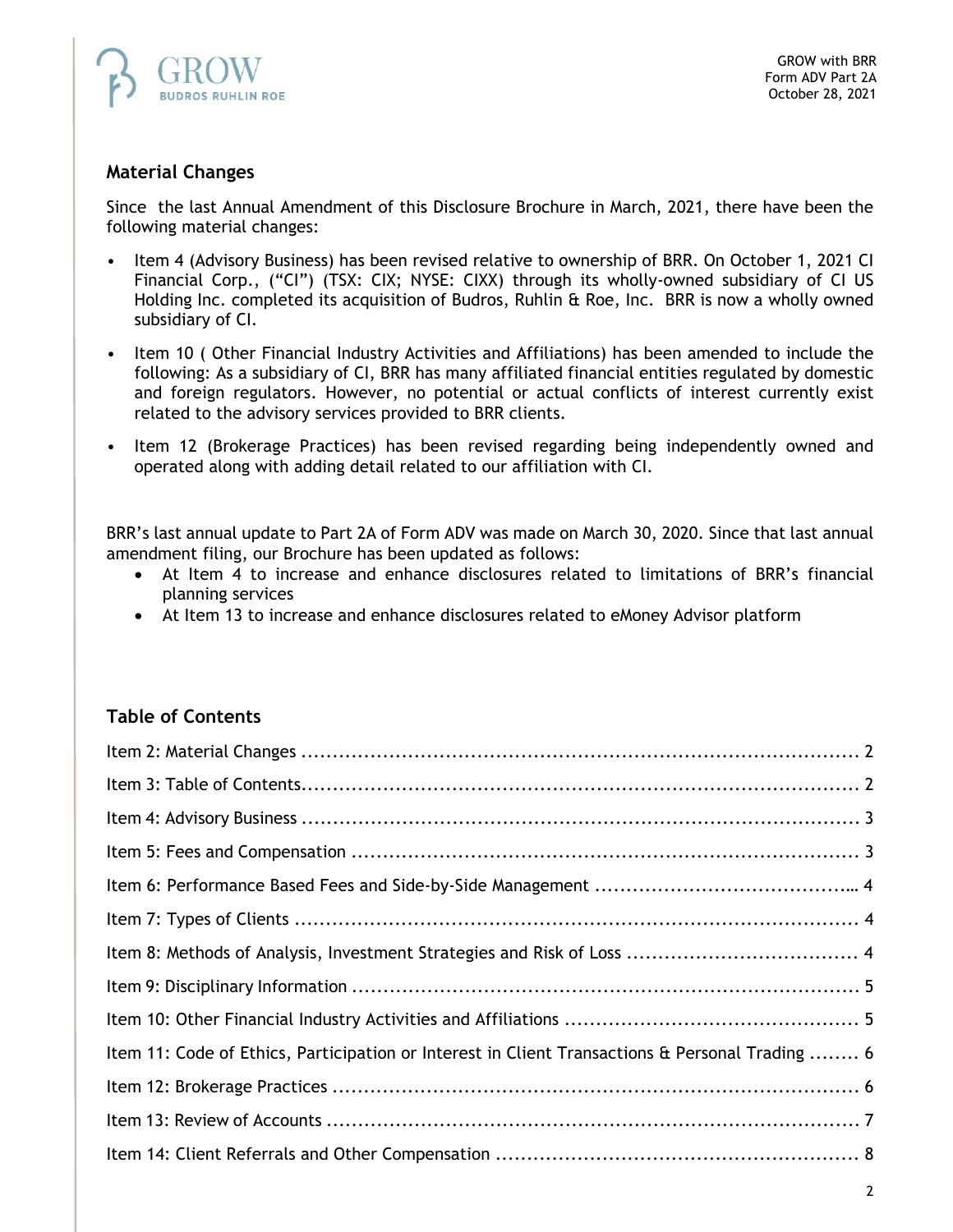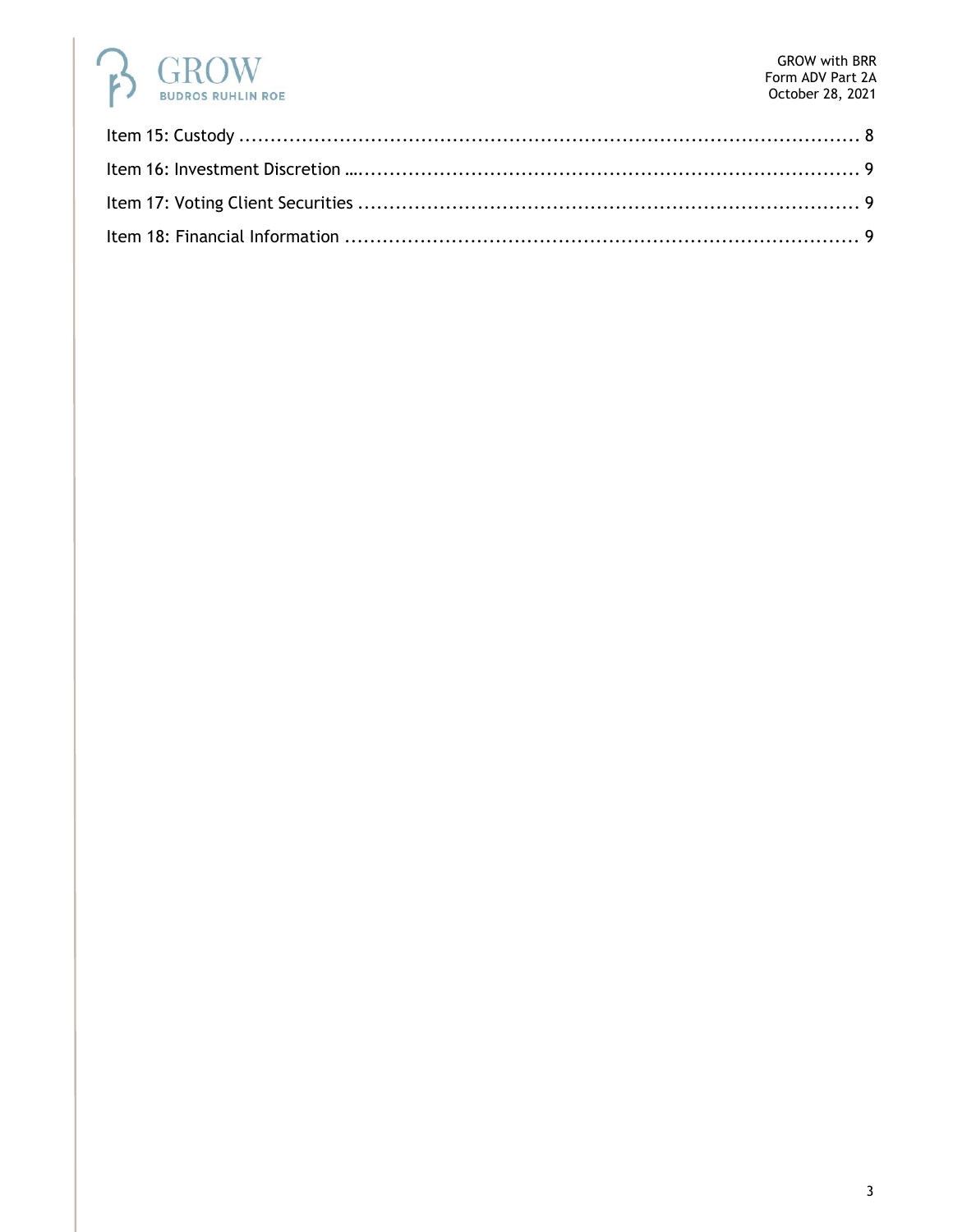

## **Advisory Business**

Budros, Ruhlin & Roe ("BRR") is a fee-only, wealth management firm, founded in 1979. Effective October 1, 2021, BRR became a wholly-owned subsidiary of CI US Holdings, Inc., which is wholly owned by CI Financial Corp., a publicly held independent asset and wealth management company based in Canada.

As of December 31, 2020, BRR managed \$3,019,512,614 of client assets; \$2,902,800,274 on a discretionary basis and \$116,712,340 on a non-discretionary basis. These amounts do not reflect assets under advisement in which BRR provides only investment advice, not execution, including certain individually held accounts as well as certain ERISA plans under Retirement Plan Services. BRR has four service offerings: 1) Wealth Management Services; 2) Investment Management Services; 3) Retirement Plan Services; and 4) GROW with BRR. For further information regarding BRR's offerings, please see the offering specific brochure.

## GROW with BRR

GROW with BRR primarily offers a wealth management solution to high earning individuals and couples. This service offering is designed to help them develop a solid financial foundation from which they can grow their wealth and transition into Investment Management or Wealth Management services.

GROW with BRR was developed as a way to deliver financial planning and investment advice utilizing a perspective and scope of service uniquely aimed at the challenges that these high earners can face.

GROW with BRR's investment management service includes working with each client to establish an appropriate investment risk/return profile. Clients typically choose from among five (5) different portfolio strategies ranging from more conservative strategies to more aggressive strategies. GROW with BRR manages each portfolio strategy on a discretionary basis. Each portfolio is managed in accordance with a written investment policy statement, which can impose reasonable restrictions on GROW with BRR's discretionary management.

Please see *Methods of Analysis, Investment Strategies and Risk of Loss* for how BRR generally manages clients' investment assets.

In performing this service, BRR shall not be required to verify any information received from the client or from the client's other professionals and is expressly authorized to rely thereon. Moreover, each client is advised that it remains their responsibility to promptly notify BRR if there is ever any change in their financial situation or investment objectives for the purpose of reviewing, evaluating or revising BRR's previous recommendations and/or services. BRR does not serve as an attorney, accountant or insurance agent, and no portion of our services should be construed as legal, accounting or insurance services. With respect to financial planning recommendations, the client retains absolute discretion over all implementation decisions and is free to accept or reject any recommendation from BRR.

A copy of BRR's written Brochure as set forth on Part 2A of Form ADV shall be provided to each client before, or contemporaneously with, the execution of a services agreement. The Brochure provided shall correspond to the services rendered to that particular client.

## **Fees and Compensation**

BRR has separate fee schedules for each of its service offerings. For further information on the fees and services of other BRR service offerings, please see the offering specific brochures: Wealth Management & Investment Management or Retirement Plan Services.

### GROW with BRR fees:

The fee structure for GROW with BRR is as follows:

| Setup Fee:                                  | \$1,000.00 |
|---------------------------------------------|------------|
| Monthly Service Fee:                        | \$300.00   |
| <b>Quarterly Investment Management Fee:</b> | 0.2125%    |

GROW with BRR clients are charged a one-time only setup fee of \$1,000 at the beginning of the relationship. The monthly service fee of \$300 will begin on the 15th of the month following the beginning of the relationship, and the 15th of every month, thereafter. The monthly service fee is paid in advance. Setup Fees and monthly fees are billed by credit or debit card through a third-party vendor, Authorize.net. Clients will create an account directly with Authorize.net to facilitate and authorize their initial payment of \$1,000.00, then the reoccurring monthly fee of \$300. BRR, will not have direct access to the client's credit card or bank information.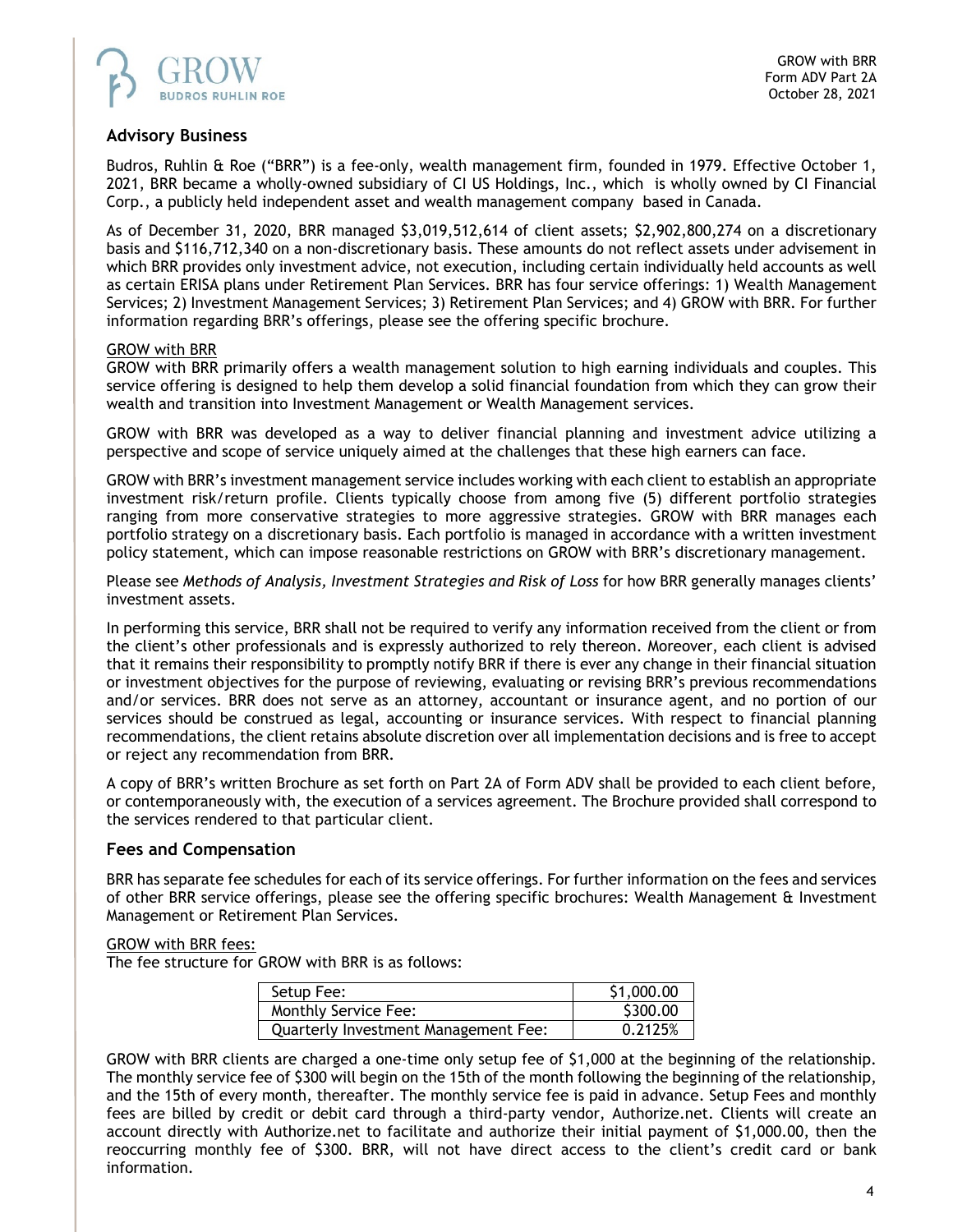

In addition to the Setup Fee and the monthly fee, GROW with BRR clients will be charged a quarterly investment management fee of 0.2125%, billed in advance, on their total assets under management by BRR. The asset management fee is calculated quarterly, based on the asset values at the beginning of the quarterly period, and will be deducted automatically from a client's investment account on a quarterly basis.

The GROW with BRR Services Agreement, between BRR and the client will continue in effect until terminated by either party by written notice in accordance with the terms of such Agreement. Upon termination, BRR shall refund the pro-rated portion of the unearned advisory fee and monthly service fee, if any, based upon the number of days that services were provided during the billing period or until an agreed upon termination date.

Most clients of GROW with BRR will use Fidelity Brokerage Services LLC ("Fidelity"), an SEC registered brokerdealer and member NYSE, SIPC, as the broker-dealer and custodian for client investment assets. Broker-dealers such as Fidelity charge brokerage commissions and/or transaction fees for effecting certain securities transactions (i.e. transaction fees are charged for certain no-load mutual funds, commissions are charged for individual equity and fixed income securities transactions). In addition to GROW with BRR's fee, brokerage commissions and/or transaction fees, clients will also incur, relative to all mutual funds, and exchange traded funds, charges imposed at the fund or manager level (e.g. management fees and other fund expenses).

## **Performance Based Fees and Side-by-Side Management**

BRR does not charge any performance-based fees. Some investment advisors experience conflicts of interest in connection with the side-by-side management of accounts with different fee structures. However, these conflicts of interest are not applicable to BRR.

## **Types of Clients**

GROW with BRR primarily offers a wealth management solution to high earning individuals and couples, to help them develop a solid financial foundation from which they can grow their wealth. It is anticipated that a typical GROW with BRR client is between the ages of 25-45, have higher than average household incomes, but haven't accumulated the net worth or investable assets of a typical wealth management client.

There are no set specific age, earnings, or asset level requirements to become a GROW with BRR client. BRR evaluates each potential client on a case-by-case basis to determine their suitability of this service offering.

## **Methods of Analysis, Investment Strategies and Risk of Loss**

BRR's investment committee is responsible for setting strategy for all client portfolios. The committee consists of members of the firm's Board of Directors, members of the firm's Executive Team, and members of the Central Portfolio Team. The investment committee is led by the Chief Investment Officer and meets at least quarterly to discuss strategy, client portfolio performance, existing and prospective investments, and asset allocations for portfolios.

BRR's investment process begins with the creation of an investment policy statement for each client portfolio. It is drafted with the input of the client and is based on the client's spending policy, portfolio time horizon and risk tolerance. Asset allocation strategies currently includes the following asset classes: domestic equities, international equities, global fixed income, alternative investments, commodities and real estate. Investment vehicles within each asset class can include individual securities, open-end mutual funds, and exchange traded funds (ETFs).

Each asset class to be utilized in a portfolio will have a stated target allocation, but the strategy and investment policy statement will allow for some variation around the targeted allocation. This not only allows for day-today market volatility, but also for BRR to express current views by overweighting and underweighting asset class allocations. Within each asset class, fundamental analysis is prepared and reviewed for all investment securities recommended for client portfolios. This analysis varies depending on the security in question.

For mutual funds and ETFs, the analysis generally includes a review of:

- management team;
- historical risk and return characteristics;
- sector and security exposures;
- marketability and liquidity issues;
- fee structure; and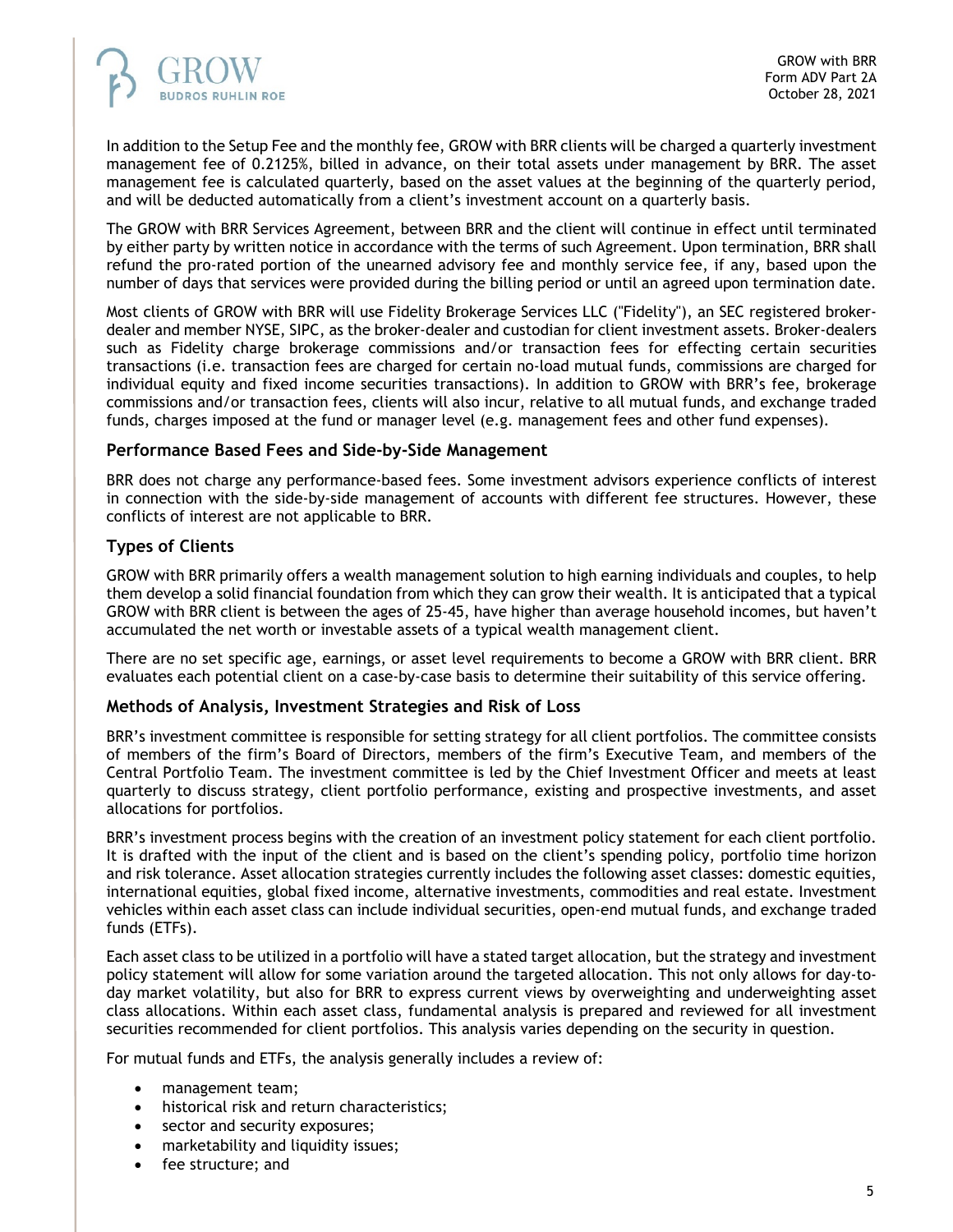

any other factors considered relevant.

For stocks and bonds, where BRR is making final purchase or sale decisions, the review may include:

- external research prepared by non-affiliated firms;
- the potential impact of that position on the return of the portfolio; and
- historical and expected performance and volatility.

BRR attempts to educate clients on the risks associated with investments, and the need to have a relatively long time horizon when investing in "risk" assets. The firm also educates on the importance of constructing diversified portfolios that allow for investments in companies and governments around the globe.

BRR has a fiduciary duty to provide services consistent with the client's best interest. As part of its investment advisory services, BRR will review client portfolios on an ongoing basis to determine if any changes are necessary based upon various factors, including, but not limited to, investment performance, mutual fund manager tenure, style drift, and/or a change in the client's investment objective. Based upon these factors, there may be extended periods of time when BRR determines that changes to a client's portfolio are neither necessary nor prudent. Of course, as indicated below, there can be no assurance that investment decisions made by BRR will be profitable or equal any specific performance level(s).

Investment Risk. Different types of investments involve varying degrees of risk, and it should not be assumed that future performance of any specific investment or investment strategy (including the investments and/or investment strategies recommended or undertaken by BRR) will be profitable or equal any specific performance level(s). **Please Note:** Investing in securities involves risk of loss that clients should be prepared to bear.

Mutual Funds. BRR may recommend that clients allocate investment assets to publicly-available mutual funds that the client could obtain without engaging BRR as an investment advisor. However, if a client or prospective client determines to access such mutual funds themselves, then the client or prospective client will not receive BRR's initial and ongoing investment advisory services.

Alternatively, BRR may be able to access institutional share classes not typically available to the public (or retail clients). Specifically, mutual funds, issued by Dimensional Fund Advisors ("DFA"), are generally only available through selected registered investment advisors. BRR may allocate client investment assets to DFA mutual funds. Therefore, upon the termination of BRR's services to a client, restrictions regarding transferability and/or additional purchases of or reallocation among DFA funds will apply.

Retirement Rollovers-Potential for Conflict of Interest. A client or prospective client leaving an employer typically has four options regarding an existing retirement plan (and may engage in a combination of these options): (i) leave the money in the former employer's plan, if permitted, (ii) roll over the assets to the new employer's plan, if one is available and rollovers are permitted, (iii) roll over the assets to an Individual Retirement Account ("IRA"), or (iv) cash out the account value (which could, depending upon the client's age, result in adverse tax consequences). If BRR recommends that a client roll over their retirement plan assets into an account to be managed by BRR, such a recommendation creates a conflict of interest if BRR will earn a new (or increase its current) advisory fee as a result of the rollover. **No client is under any obligation to roll over retirement plan assets to an account managed by BRR. BRR's Chief Compliance Officer is available to address any questions that a client or prospective client may have regarding the potential for conflict of interest presented by such rollover recommendation.**

### **Disciplinary Information**

Neither BRR nor any of its employees have been involved in any legal or disciplinary events in the past 10 years that would be material to a client's evaluation of the company or its personnel.

### **Other Financial Industry Activities and Affiliations**

Daniel Roe serves on the PIMCO RIA Advisory Board ("The Board"). BRR does currently recommend mutual fund and private investments managed and distributed by, PIMCO. The Board consists of approximately 18 representatives of independent investment advisory firms who have been invited by PIMCO management to participate in meetings and discussions of how PIMCO may better serve their RIA clients. The board serves as a forum for new product ideas as well as a sounding board for PIMCO to learn how to better support the registered investment advisor community. Board members are asked to serve for one three-year term, but the duration can be extended. Daniel Roe's term ended in the Fall of 2017 but has been temporarily extended.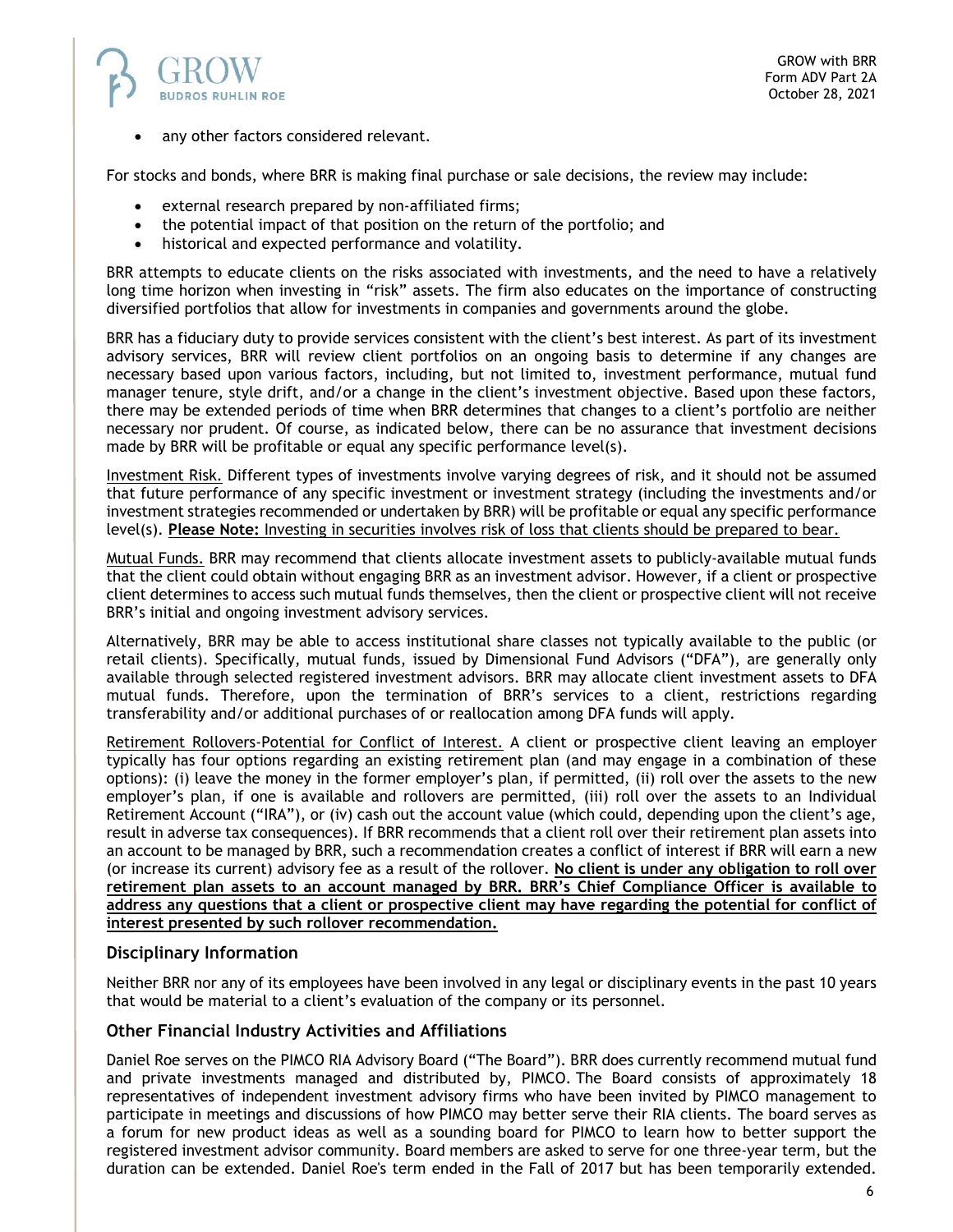

Board members enter nondisclosure agreements with PIMCO under which they agree not to disclose confidential information shared with them. Board members are not compensated by PIMCO for their service, but PIMCO does pay for or reimburse Board members' travel, lodging, meals and other incidental expenses incurred in attending Board meetings, expected to be held twice a year. Members receive additional access to key PIMCO investment personnel which may be beneficial in performing due diligence on investment strategies.

As noted in Items 2 and 4, respectively, BRR is wholly owned by CI Financial and its subsidiaries. CI Financial also owns other SEC-registered investment advisers ("CI Affiliates").CI Financial does not have a role in the day-to-day management of BRR. Each CI Affiliate, including BRR, operates independently of each other. Accordingly, BRR does not have any business dealings, referral arrangements or other reciprocal arrangements with other CI Affiliates. BRR carries out its investment advisory activities, including the exercise of investment discretion and voting rights, independent of other CI Affiliates

Otherwise, BRR and its employees do not have any relationships or arrangements with other financial services companies that pose material conflicts of interest.

## **Code of Ethics, Participation or Interest in Client Transactions and Personal Trading**

BRR has adopted a written code of ethics that is applicable to all employees. Among other things, the code requires BRR and its employees to act in clients' best interests, abide by all applicable regulations, avoid even the appearance of insider trading, and pre-clear and report on many types of personal securities transactions. BRR's restrictions on personal securities trading apply to employees, as well as employees' family members living in the same household. A copy of BRR's code of ethics is available upon request.

BRR maintains a watch list of securities for which employees must obtain pre-clearance from the Chief Compliance Officer prior to executing personal security transactions in those securities. The Chief Compliance Officer does not grant pre-clearance where it would appear that an employee's trading could disadvantage BRR's clients or have the appearance of insider trading.

BRR does not recommend buys or sells of securities for client accounts, in which any employee of, or any related party of, BRR, has a material financial interest.

BRR, and/or its representatives, may buy or sell securities, at or around the same time, as those same securities are recommended to clients. This practice may create a situation where BRR and/or its representatives are in a position to materially benefit from the sale or purchase of those securities. Therefore, this situation creates a potential conflict of interest. Practices such as "scalping" (i.e., a practice whereby the owner of shares of a security recommends that security for investment and then immediately sells it at a profit upon the rise in the market price which follows the recommendation) could take place if BRR did not have adequate policies in place to detect such activities. In addition, this requirement can help detect insider trading, "front-running" (i.e., personal trades executed prior to those of BRR's clients) and other potentially abusive practices.

BRR has a personal securities transaction policy in place to monitor the personal securities transactions and securities holdings of each of its "Access Persons". BRR's securities transaction policy requires that an Access Person of BRR must provide the Chief Compliance Officer or his/her designee with a written report of their current securities holdings within ten (10) days after becoming an Access Person. Additionally, each Access Person must provide the Chief Compliance Officer or his/her designee with a written report of the Access Person's current securities holdings at least once each twelve (12) month period thereafter on a date BRR selects.

## **Brokerage Practices**

Clients of GROW with BRR, will be recommended to use Fidelity Brokerage Services LLC ("Fidelity"), an SECregistered broker-dealer and member NYSE, SIPC, as the broker-dealer and custodian for client investment assets. Clients enter into an account agreement directly with Fidelity. GROW with BRR does not open such accounts for its clients, although it will assist in the preparation of the paperwork. BRR is not affiliated with Fidelity.

As a subsidiary of CI, BBR has many affiliated financial entities regulated by domestic and foreign regulators. However, we do not currently recommend any services of our affiliates which mitigates any potential conflict of interest.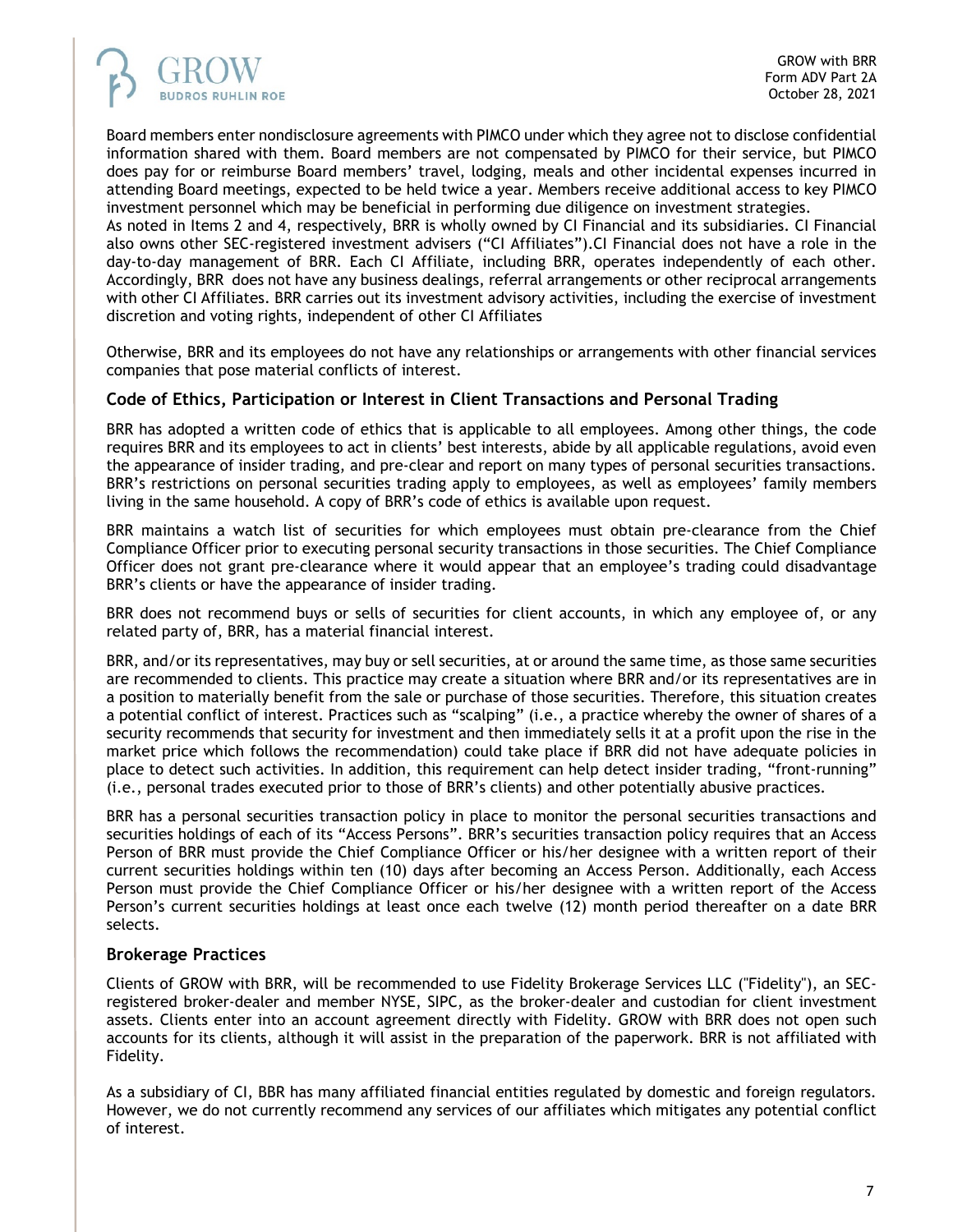

For GROW with BRR clients' accounts, Fidelity will hold client assets in a brokerage account and buy and sell securities when BRR (or the client) instructs them to do so. Fidelity generally does not charge separately for custody but is compensated by account holders through commissions or other transaction-related fees for securities trades that are executed through the Fidelity or that settle into Fidelity accounts.

#### Research and Additional Benefits

Fidelity may make available to BRR other products and services that benefit BRR but may not directly benefit its clients' accounts. Many of these products and services may be used to service all or some substantial number of BRR's accounts, including accounts not maintained either at Fidelity. BRR does not believe that clients whose accounts are held by Fidelity bear any additional costs in connection with BRR's receipt of the products and services.

While as a fiduciary, BRR endeavors to act in its clients' best interests. BRR's recommendation that clients maintain their assets in accounts at Fidelity may be based in part on the benefit to BRR of the availability of some of the foregoing products and services and not solely on the nature, cost or quality of custody and brokerage services provided by Fidelity, which creates a conflict of interest. Also, some of the products and services listed above benefit clients whose accounts are held by other broker-dealer/custodians, which could create a conflict of interest between the clients at Fidelity, who are indirectly paying for the products and services, and the clients at other broker-dealer/custodians who may benefit from the products and services.

Except as provided herein, BRR's receipt of products and services from Fidelity and/or other brokers is not tied to the level of commissions generated for such brokers, or the amount of client assets that are custodied at such brokers. In regard to Fidelity, BRR has entered a contract and committed to maintain a certain level of client assets and client accounts at Fidelity, in exchange for a specific level of service and pricing. However, BRR sees its duty as a fiduciary for clients as its primary focus and would not recommend a client use Fidelity at a client's determent.

Fidelity's products and services that assist BRR in managing and administering clients' accounts include software and other technology that: provide access to client account data (such as trade confirmations and account statements); facilitate trade execution and allocate aggregate trade orders for multiple client accounts; provide research, pricing information, and other market data; facilitate payment of BRR's fees from its clients' accounts; and assist with back-office functions, recordkeeping, and client reporting.

Fidelity also make available to BRR other services intended to help BRR manage and further develop its business enterprise. These services may include consulting, education events, publications and conferences on practice management, information technology, business succession, regulatory compliance, and marketing. In addition, Fidelity may make available, arrange and/or pay for these types of services rendered to BRR by independent third parties. Fidelity may discount or waive fees it would otherwise charge for some of these services or pay all or a part of the fees of a third-party providing these services to BRR.

### The Selection of Trading Counterparties

It is not generally the practice of BRR to accept instruction from clients regarding trading through a particular broker/dealer. If a client directs BRR to utilize a different broker, such direction may negatively impact the ability to obtain best execution for such client's securities transactions, as BRR's ability to negotiate price, commissions and execution may be limited or eliminated.

#### Best Execution Reviews

BRR has a fiduciary duty to seek best execution for client securities transactions. Best execution takes into account many factors in the execution of transactions other than simply cost. BRR's investment committee evaluates the pricing and services offered by Fidelity, and other trading counterparties, with those offered by other reputable firms. BRR has sought to make a good-faith determination that Fidelity, and other chosen trading counterparties, provide clients with good services at competitive prices. However, clients should be aware that this determination could have been influenced by BRR's receipt of products and services from Fidelity.

### Aggregated Trades

BRR may aggregate securities sale and purchase orders for a client with similar orders being made contemporaneously for other accounts it manages. In such event the average price of all securities purchased or sold in such transactions may be determined and a client may be charged or credited, as the case may be, the average transaction price. As a result, however, the price may be less favorable to the client than it would be if similar transactions were not being executed concurrently for other accounts. BRR may also cause a client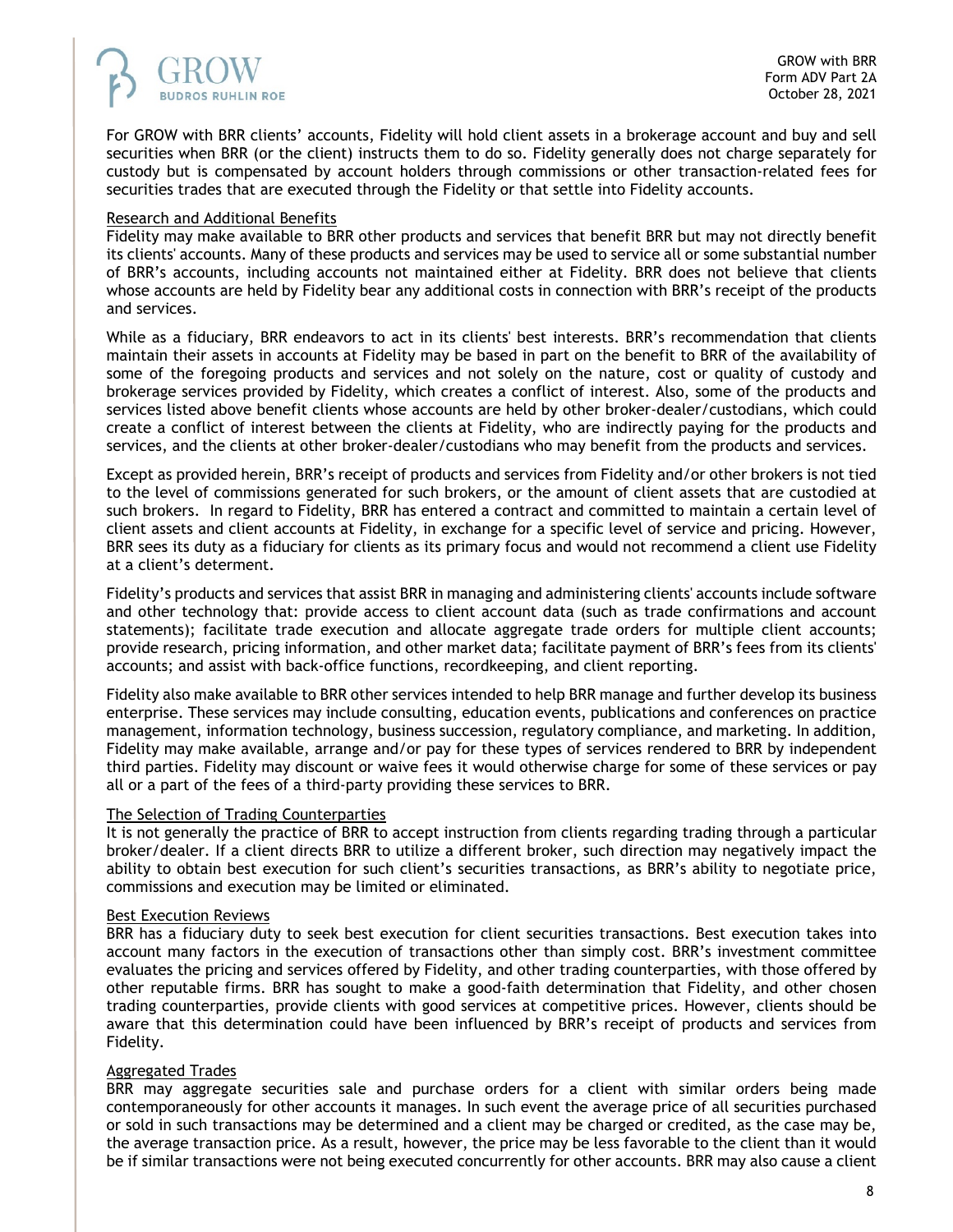

to buy or sell securities directly from or to another client, if such cross-transaction is in the interest of both such clients.

#### Brokerage Client Referral Arrangements

BRR does not currently participate in any client referral programs with Fidelity, or any other brokerdealer/custodian.

## **Review of Accounts**

Client portfolios under BRR's wealth management services are monitored on an ongoing basis by the Chief Investment Officer (or another member of the investment team, identified on BRR's Form ADV Part 2B) and/or a Senior Wealth Manager. Client portfolios under BRR's investment management and retirement plan advisory services are monitored on an ongoing basis by the Chief Investment Officer (or another member of the investment team), Senior Portfolio Advisor, or firm's Director of Portfolio Research. Each review is designed to determine if the client portfolio is in compliance with the investment policy statement, and that the asset allocation and investment selections for each asset class are as specified by the investment committee. Each client portfolio is reviewed on at least a quarterly basis. Reviews of client accounts will also be triggered if a client deposits or withdraws meaningful amounts to or from the portfolio, changes his or her investment objectives, or if the market, political, or economic environment changes materially.

Clients receive account statements directly from their chosen broker-dealer/custodian on at least a quarterly basis. BRR provides annual customized reports to supplement these custodial statements and may provide reports at other times upon a client's request. Clients should carefully review the broker-dealer/custodian's statements and should compare these statements to the reports provided by BRR. In addition to annual customized reports, BRR will provide clients with access to an online Investment Portal where they can review their investment holdings, asset allocation, transactions and investment returns.

Customized reports from BRR, as well as other documents, are delivered to clients electronically through a secure client portal website suite called Planning Portal. Each client has their own portal that is accessed by the client pursuant to a client username and a client selected password. All reports and document files during transport (either upload or download) across the internet, and while stored on the site, are encrypted for client security purposes. In addition, clients may upload document files to their planning portal for delivery to BRR or to store electronically. Clients may elect not to have a planning portal in which reports, and documentation will be delivered to clients via encrypted email, fax or regular mail.

BRR's customized reports may be prepared in conjunction with the services provided by ByAllAccounts, Inc. and eMoney Advisor. These systems allow for clients to track the performance and value of certain assets and accounts, which fall outside the scope of BRR's services, for informational purposes only. Such assets and accounts may be included in a client's customized report, at the direction of the client, even though BRR's service is limited to reporting only and does not include investment management, review, or monitoring services, nor investment recommendations or advice. As such, the client, and not BRR, shall be exclusively responsible for the investment performance of any assets and/or accounts outside the scope of BRR's services. In the event the client desires that BRR provide investment management services or advice with respect to these assets and/or accounts, the client may engage BRR to do so. The eMoney platform may also provide access to other types of information and applications including financial planning concepts and functionality, which should not, in any manner whatsoever, be construed as services, advice, or recommendations provided by BRR. Finally, BRR shall not be held responsible for any adverse results a client may experience if the client engages in financial planning or other functions available on the eMoney platform without BRR's assistance or oversight.

### **Client Referrals and Other Compensation**

If a client is introduced to BRR by either an unaffiliated or an affiliated solicitor, BRR may pay that solicitor a referral fee in accordance with the requirements of Rule 206(4)-3 of the Investment Advisers Act of 1940, and any corresponding state securities law requirements. Any such referral fee shall be paid solely from BRR's wealth management, investment management or retirement plan advisory fee, and shall not result in any additional charge to the client. If the client is introduced to BRR by an unaffiliated solicitor, the solicitor, at the time of the solicitation, shall disclose the nature of their solicitor relationship, and shall provide each prospective client with a copy of BRR's written ADV brochure with a copy of the written disclosure statement from the solicitor to the client disclosing the terms of the solicitation arrangement between BRR and the solicitor, including the compensation to be received by the solicitor from BRR.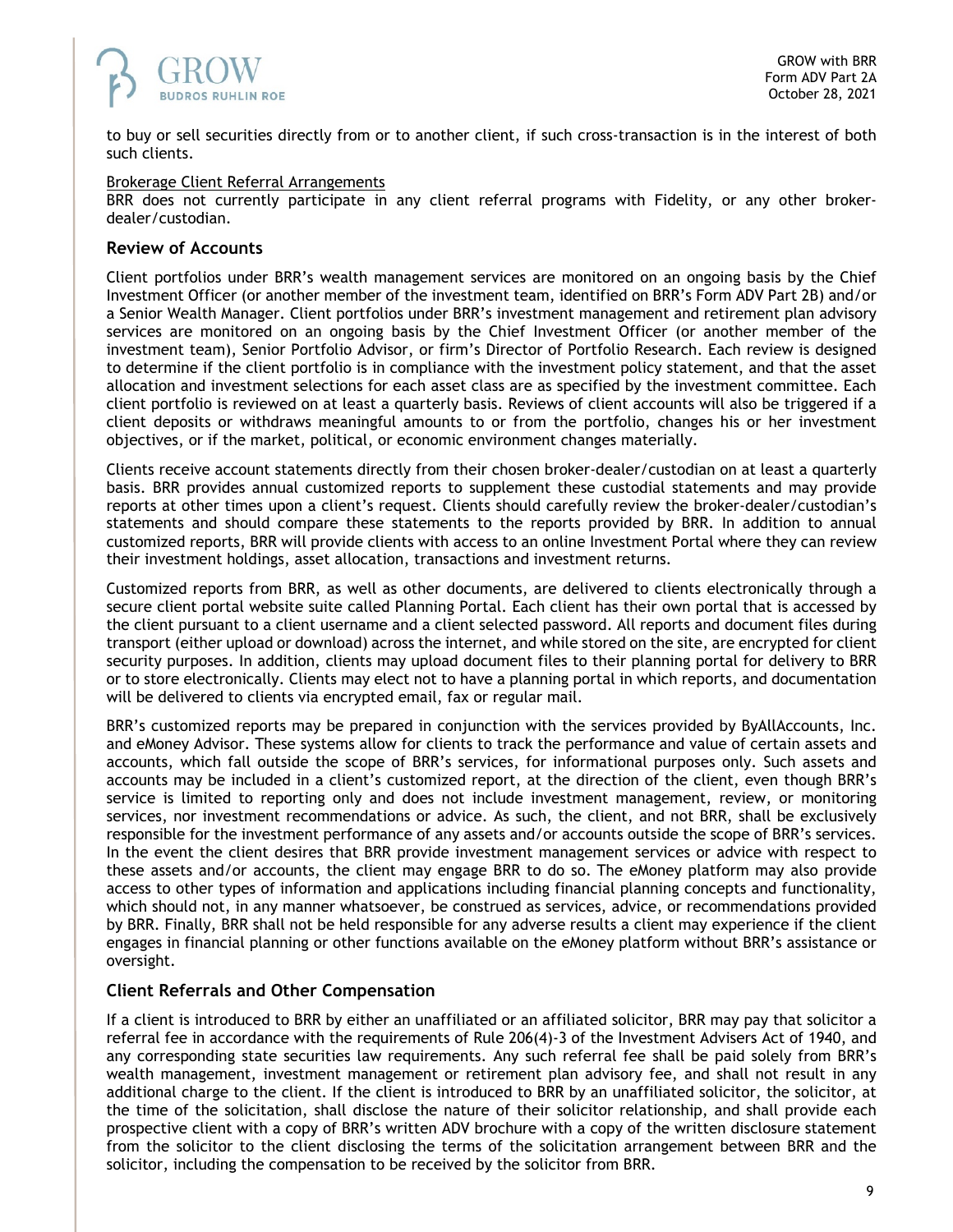

As described above, BRR does not currently participate in any client referral programs with Fidelity or any other broker-dealer/custodian. However, BRR has participated in such programs in the past and is continuing to pay a portion of its advisory fees to Charles Schwab  $\hat{\alpha}$  Co., Inc. ("Schwab") for certain legacy accounts in connection with Schwab's referral of those clients to BRR.

Other than the previously described products and services that BRR receives from Fidelity, BRR does not receive any other economic benefits (i.e. 12b-1 fees or commissions) from non-clients in connection with the GROW with BRR service.

## **Custody**

All client accounts are held in custody by unaffiliated broker-dealers/custodians or banks. Under Rule 206(4)- 2 under the Investment Advisers Act of 1940 (the "Custody Rule"), BRR is deemed to have custody of client assets in certain circumstances: 1) where BRR has the ability to withdraw advisory fees from client accounts; 2) where clients maintain standing letters of authorization to move money to third parties under their agreements with qualified custodians; and 3) where clients have granted permission to manage their accounts held at qualified custodians other than Schwab through granting BRR Limited Power of Attorney for those accounts.

BRR adheres to the regulatory requirements and safeguards described in the Custody Rule and related regulatory guidance with respect to the custody of client funds and securities. Clients are provided, at least quarterly, with written transaction confirmation notices and regular written summary account statements directly from the broker-dealer/custodian. BRR may also provide a written periodic report summarizing account activity and performance. Clients should carefully review these statements, and clients are urged to compare these statements to any account information provided by BRR for accuracy of all information, including the accurate deduction of fees.

For clients who have established asset transfer authorizations, such arrangements are disclosed on Form ADV Part 1, Item 9. BRR follows the protocols discussed in the SEC's February 21, 2017 Investment Adviser Association No-Action Letter, and, accordingly, these arrangements are not subject to annual surprise examination by an independent accounting firm.

Finally, with respect to custody arising from the Limited Power of Attorney arrangements described above, BRR reports such arrangements on Form ADV, Part 1, and these client accounts are subject to an annual surprise examination by an independent accounting firm. The results of such examinations are filed directly with the SEC.

## **Investment Discretion**

BRR has investment discretion over nearly all clients' accounts. Clients grant BRR trading discretion through the execution of a limited power of attorney with the account broker-dealer/custodian. GROW with BRR clients grant BRR investment discretion for all accounts under BRR's management.

Clients can place reasonable restrictions on BRR's investment discretion by noting such restrictions on the investment policy statement. For example, some clients have asked BRR not to sell certain securities where the client has a particularly low tax basis or wishes to maintain an investment position.

### **Voting Client Securities**

In accordance with its fiduciary duty to clients and Rule 206(4)-6 of the Investment Advisers Act, BRR has adopted and implemented written policies and procedures governing the voting of client securities (proxy statement). All proxies that BRR receives will be treated in accordance with these policies and procedures.

BRR considers the reputation, experience, and competence of a company's management and board of directors when it evaluates a prospective investment. In general, BRR votes in favor of routine corporate matters, such as the re-approval of an auditor or a change of a legal entity's name. BRR also generally votes in favor of compensation practices and other measures that are in line with industry norms, that allow companies to attract and retain key employees and directors, that reward long-term performance, and that align the interests of management and shareholders. BRR supplements its evaluation of client proxies with guidance from an independent corporate governance consulting firm.

BRR has not identified any material conflicts of interest in connection with past proxy votes. Such a conflict